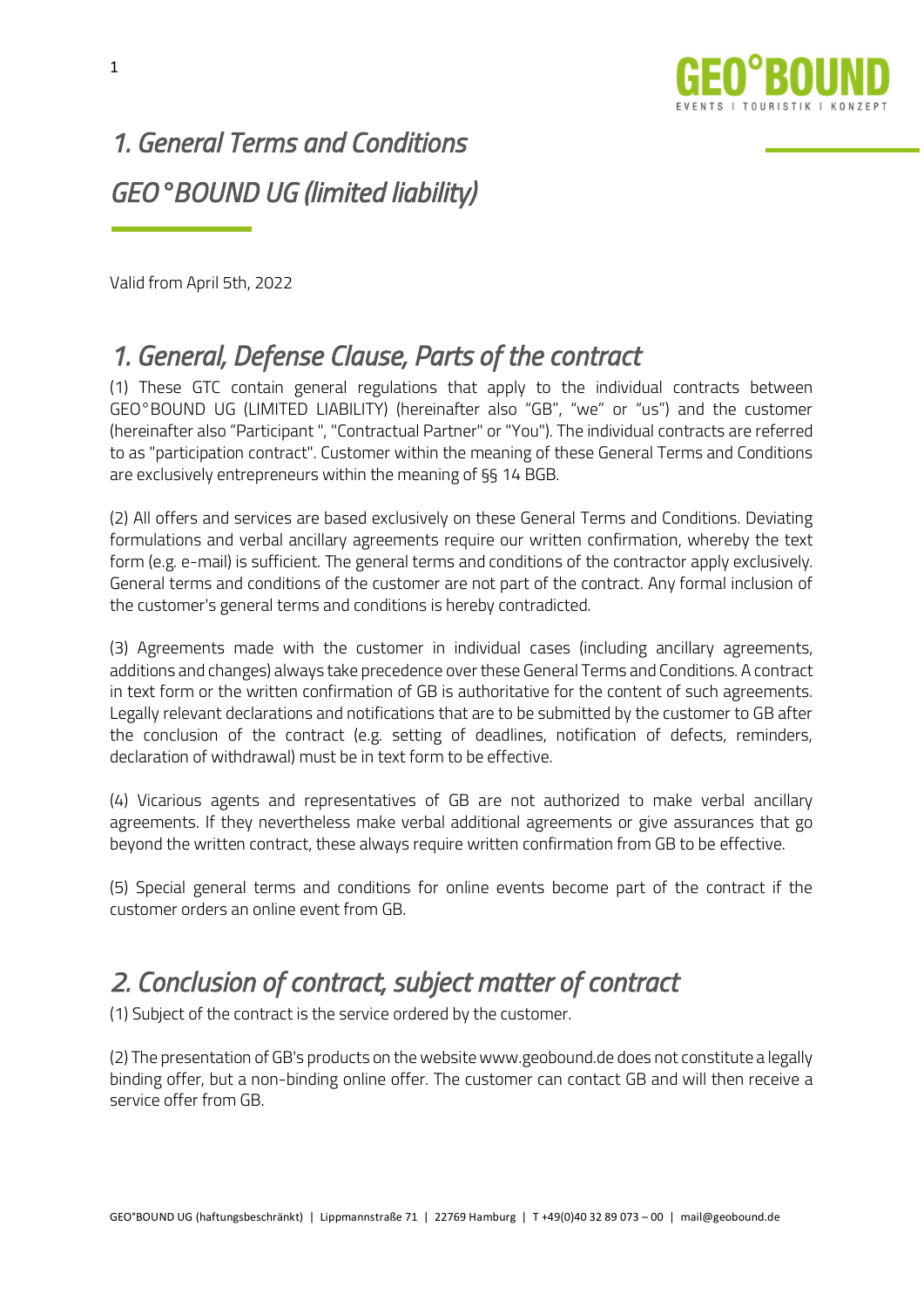(3) Registration for a GB event is binding. The contract of participation is concluded by returning the service offer (declaration of acceptance) sent by GB to the customer and signed by the customer or, in the case of verbal agreements, by the order confirmation from GB in text form (e.g. by email).

(4) A confirmation letter from GB to the customer only has declaratory effect and only serves to confirm the conclusion of the contract and receipt of the declaration of acceptance by us. The content of the contract results exclusively from the event description, these General Terms and Conditions and the written confirmation of registration. Other offers and prices from GB are subject to change.

(5) The text of the contract is not saved by GB. It is made available to the customer by email as a PDF.

#### *3. Contract Language*

The contract language is German.

#### *4. Services*

(1) The contractual services result from the information in the signed "Participation Contract". Subsidiary agreements require express written confirmation, whereby text form (e.g. e-mail) is sufficient. Changes to the subject matter of the contract by booking additional services can be coordinated by email and added to the scope of services in a binding manner.

(2) The offers are non-binding and only apply within the Federal Republic of Germany. Slight deviations from illustrations and information in catalogues, on websites or other advertising material may occur, they do not represent guaranteed properties unless expressly referred to.

#### *5. Prices and Terms of Payment, Cancellation*

(1) All prices offered are net prices plus the applicable statutory value-added tax, insofar as this is owed. The invoice refers to the special regulation for travel services (§ 25 Value Added Tax Act).

(2) GB is entitled to invoice each individual service immediately after it has been provided, provided that it is listed as a separable component in the offer. Unless otherwise agreed, invoice amounts are due for payment immediately upon receipt of the invoice. The customer is informed that he will be in arrears no later than 14 days after receipt of the invoice and, without prejudice to the assertion of claims for damages, GB can claim damages from the customer in the amount of the statutory default interest.

(3) GB is entitled to demand an advance payment to cover its expenses in order to cover costs incurred before the event. The advance payment will be invoiced immediately after the conclusion of the contract. Paragraph (2) applies. The amount of the advance is based on the participation contract. Unless otherwise agreed, 50% of the total amount from the participation contract will be charged as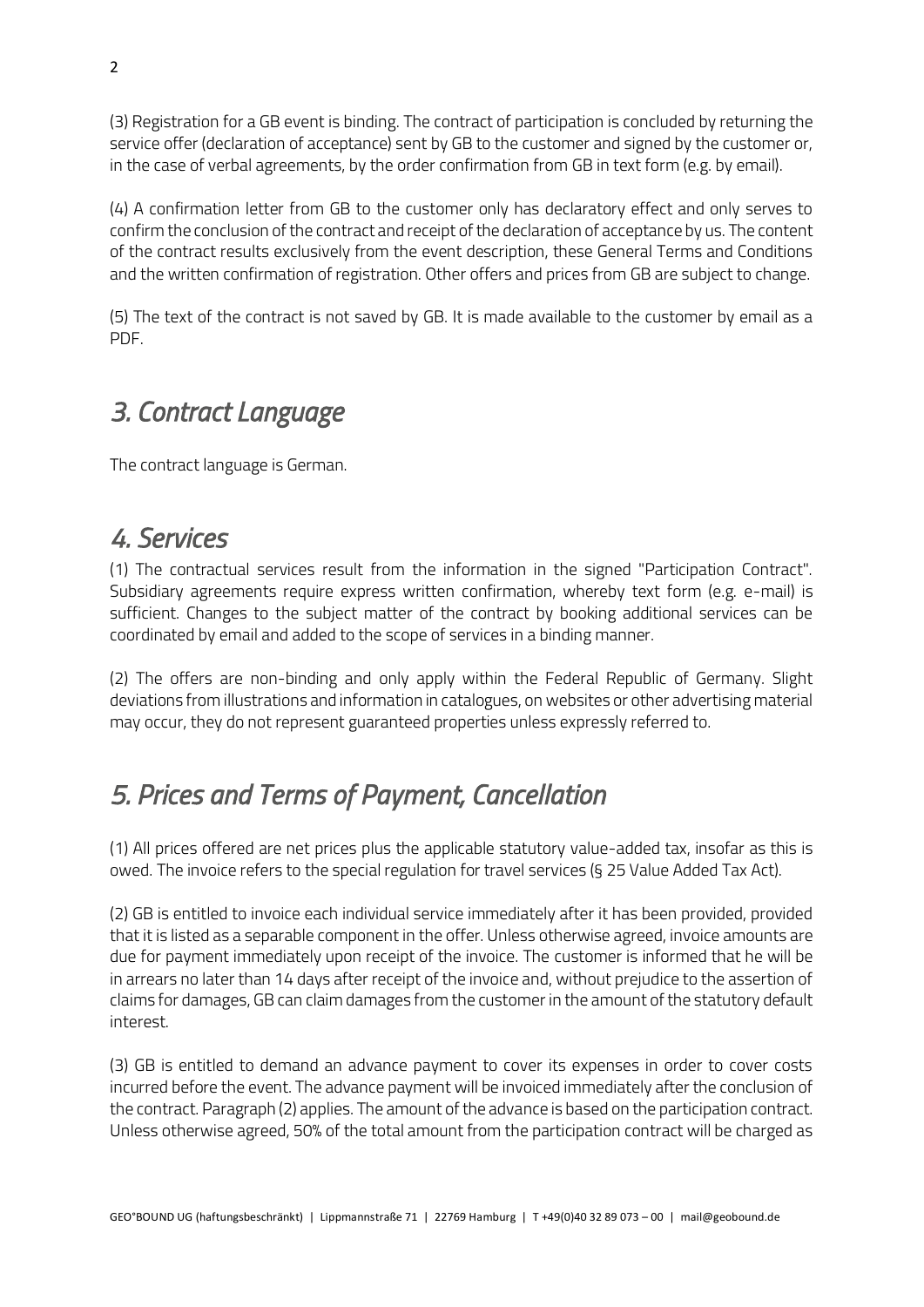an advance. The remaining 50% of the total amount will be invoiced in a final invoice immediately after the event.

(4) Any additional services booked after conclusion of the contract but before the event and deviating from the originally contractually agreed scope of services or additional participants - deviating from the original number of participants - will be claimed in a separate invoice after the event.

(5) In the event of cancellations of GB services by the participant less than 21 days before the start of the appointment, the participant will incur cancellation fees of 100%. Cancellations made 22-49 days before the start of the appointment incur a cancellation fee of 75%. Cancellations of 50-90 days incur a cancellation fee of 50%. Cancellations of 91-150 days incur a cancellation fee of 30%. Cancellations made before 150 days do not incur any cancellation fees. The customer is free to prove to GB that less damage has occurred than the flat-rate cancellation fee, in which case the customer only has to bear the lesser damage.

(6) Services commissioned by third parties are subject to the respective cancellation regulations of the commissioned third parties and become part of the contractual relationship between GB and the participant who commissioned these services. Payments already made to third parties will be forwarded to the customer in the event of cancellation, regardless of the time of cancellation.

(7) If the customer wishes to change the date of the event, GB will try, if possible, to realize this as cost-effectively as possible. GB charges a flat-rate fee for this service in the amount of 100 euros per transfer.

If the date is changed, the contract remains valid regarding its other components. The date can only be changed within 12 months of the original event date.

If the customer does not keep the original date and no alternative date is found within the 12 months beginning with the date of the original event date, the cancellation fees according to paragraph 3 apply with the proviso that the shortest time is used to calculate the cancellation fees.

Example: The customer books an event and tells GB 3 days before the event date that they want to transfer the event. A cancellation would now incur a fee of 100% of the event price. GB declares that the date can be rescheduled in accordance with section 5 paragraph 5. A cancellation fee according to Section 5 Paragraph 3 does not apply to the customer if he makes use of the alternative date. The customer now cancels the alternative date 60 days in advance. The customer must now pay a cancellation fee of 100%.

(8) The customer is only entitled to a right of set-off if his counterclaim has been legally established or is undisputed. The customer is only entitled to assert a right of retention due to counterclaims arising from this contractual relationship.

(9) Payment is made by bank transfer to the account specified in the invoice, stating the invoice and customer number. All invoices are due within 14 days of the invoice date without deduction.

(10) If the advance payment deadlines are not met, the corresponding service can be canceled without the obligation to pay for costs already incurred or work already performed expiring.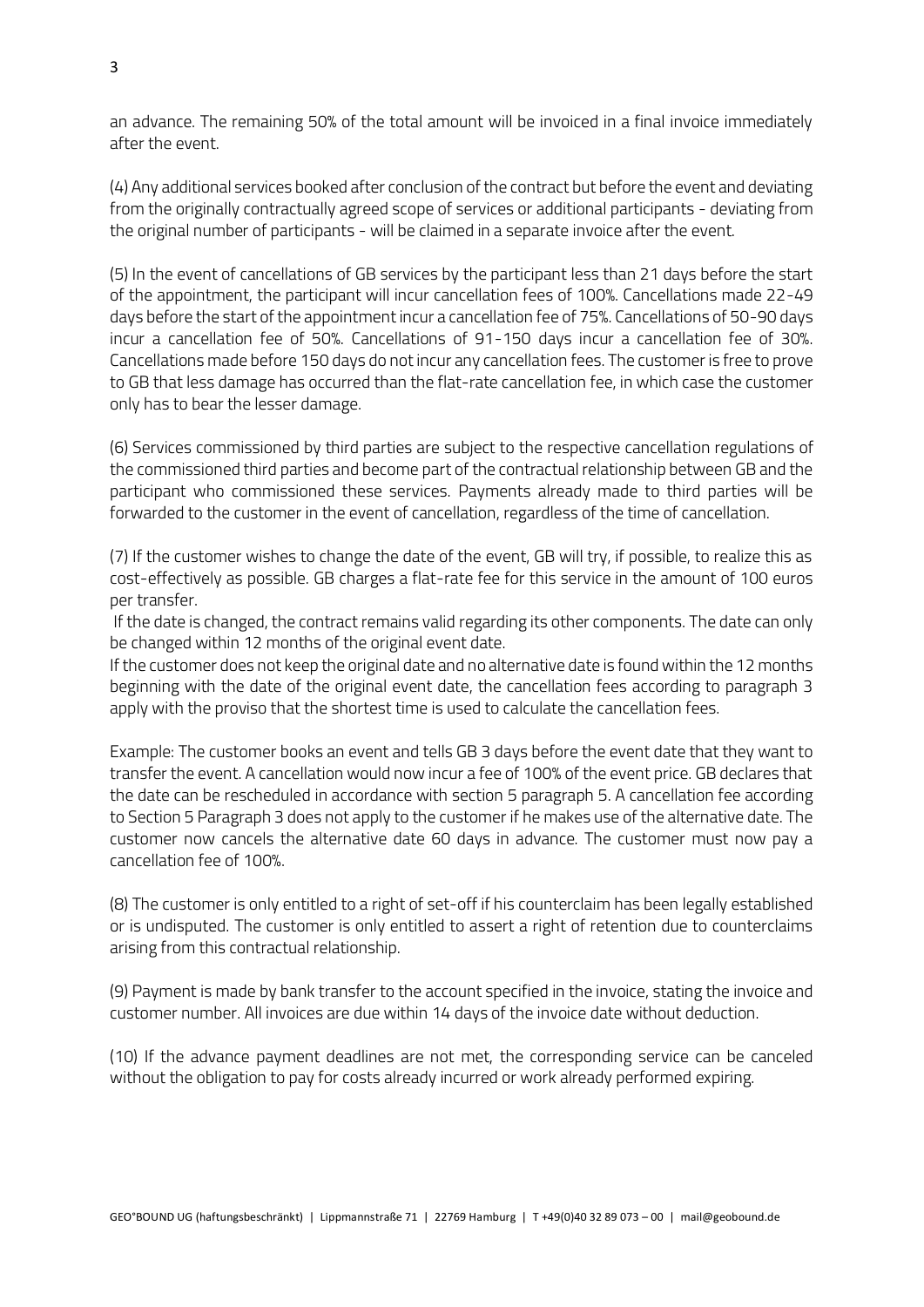#### *6. Changes in service/cancellation of an event*

(1) GB reserves the right to make changes to services that become necessary after the conclusion of the contract for the proper execution of the event (objective reason), if the circumstances that lead to the change of service were not brought about by GB contrary to good faith and if the change is not significant and reasonable for the customer. GB must inform the customer of changes immediately after becoming aware of the reason for the change and justify them.

(2) Service changes by the customer can be made after the conclusion of the contract with GB no later than 14 days before the event, although there is no legal claim to this. This is also the last possible date up to which it is possible to correct the number of participants for the minimum calculation size. If GB does not have a corrected number of people up to 14 days before the date of the event, at least the number of participants stated on the order will be invoiced in accordance with Section 7 (3). If the number of participants is reduced within 14 days before the event, this is possible by a maximum of 10% of the originally ordered number of participants. Special agreements are possible in special individual cases, but must be indicated accordingly in the offer or the order confirmation.

(3) GB can cancel the event if the first advance payment has not been credited to GB's account no later than 14 days before the date of the event.

## *7. Unused Services*

If individual services cannot or will not be used due to circumstances for which the customer is responsible, GB retains the right to the contractually agreed total price. GB will offset saved expenses on request. GB can grant a refund for individual failed services, but there is no entitlement to this.

## *8. Termination of Contract*

(1) GB is entitled to terminate the contract without notice if participants continue to disrupt the event despite previous warnings, or if they behave in breach of contract to such an extent that the immediate cancellation of the contract is justified. If GB terminates under the conditions specified in sentence 1, we also retain the right to the event price, but the value of saved expenses and other use of unused services will be offset.

(2) If the event is impossible to conduct because of extraordinary circumstances (force majeure) that were not foreseeable at the time the contract was concluded, e.g.

- Virus attacks, hacker attacks, malware
- business disruptions, pandemics,
- official interventions,
- energy supply difficulties,
- Strike or lockout

or significantly more difficult, endangered or impaired, both the participant and GB can terminate the contract at any time. If the contract is terminated, GB can demand reasonable compensation for the services already rendered.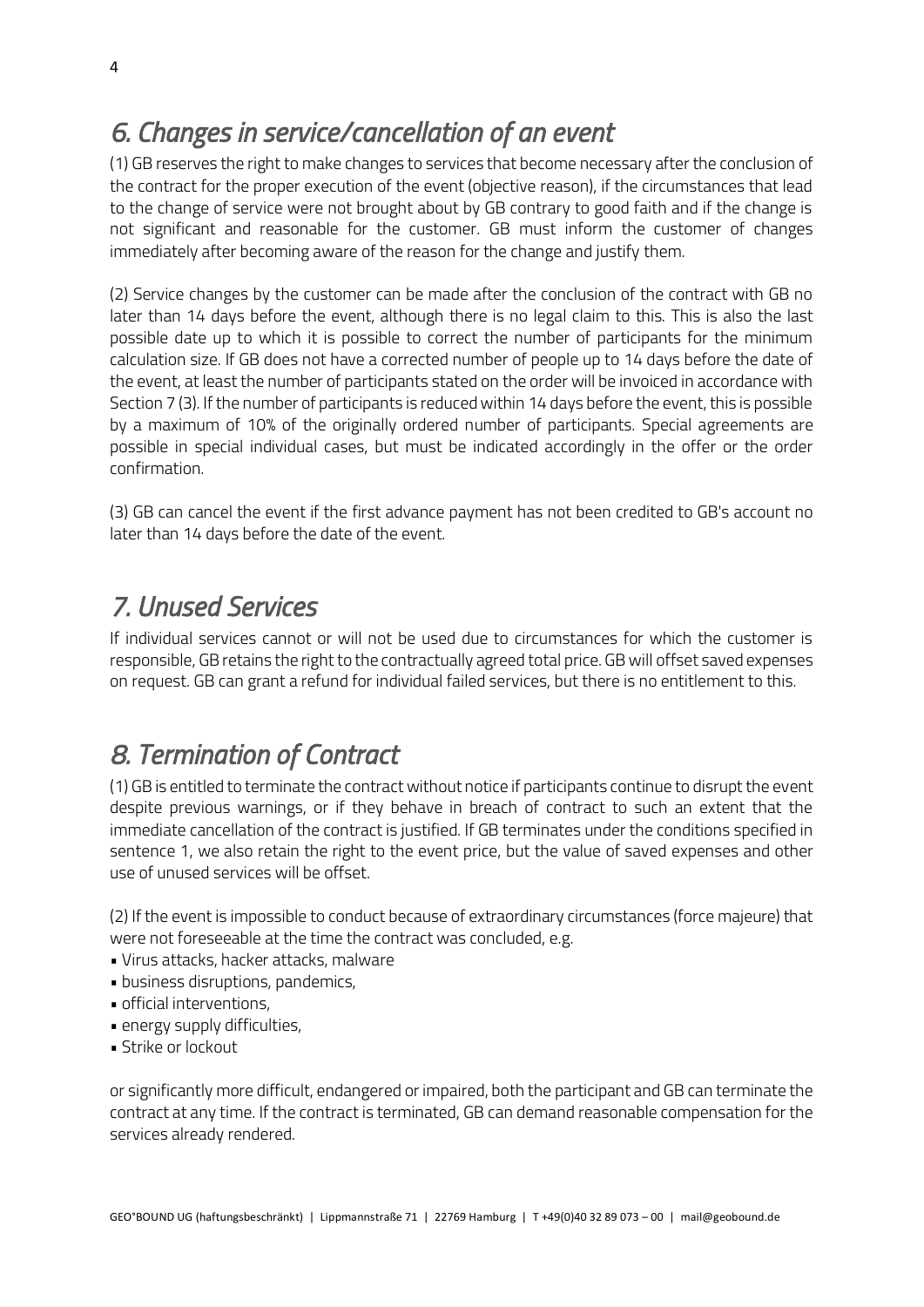#### 9*. GB Liability and Limitation of Liability*

(1) Participation in the events may involve particular risks; Participation is at your own risk.

(2) Subject to the following provisions, GB is only liable - for whatever legal reason - for damages that are attributable to intentional or grossly negligent breach of duty by GB, its legal representatives or vicarious agents.

(3) Liability for property damage and financial losses caused by slightly negligent breaches of duty by us, our legal representatives and our vicarious agents are, in the event of a breach of a essential contractual obligation, limited to the amount of damage that was foreseeable and typical for the contract at the time of the conclusion of the contract (Essential contractual obligations are those whose fulfillment characterizes the contract and on which the customer can rely) and with regard to the breach of insignificant contractual obligations, liability for slightly negligent breaches of duty caused by us, our legal representatives and our vicarious agents is excluded.

(4) GB's liability for damage resulting from injury to life, limb or health, from the assumption of a guarantee or a procurement risk, as well as under the Product Liability Act or other mandatory statutory liability is not limited by the above provisions.

(5) The customer who provides GB with the material for the respective advertisement (e.g. photos, graphics, texts) indemnifies GB against third-party claims of any kind that result from the illegality of the materials. The indemnification obligation also includes the assumption of legal defense costs by GB. The customer who provides the material for the respective GB advertisement is obliged to only use material that he has produced himself or to which he has all rights. GB will not check the material and the events to be advertised for their legality in advance.

## *10. Alcohol and Drugs, Health Problems, Duty to Cooperate, Liability for Loss of Borrowed Material*

(1) The customer must ensure that neither the customer nor the other participants are under the influence of alcohol, drugs or other substances that could impair their responsiveness. In the event of violations of this, GB is entitled to exclude the respective participants from the event or, in the case of significant disruptions, to terminate the contract without observing a period of notice in accordance with Section 8 (1). In this case, the customer has no right to a refund of the booking amount.

(2) Before the event, the participant must inform the event guides from the company GB about any health problems and any illnesses (e.g. cardiovascular diseases, diabetes, asthma, phobias

or depression). In these cases, the participant should definitely consult his doctor beforehand and discuss the participation in the event. In the event of recognizable health problems, GB is entitled to exclude the participant concerned from the event.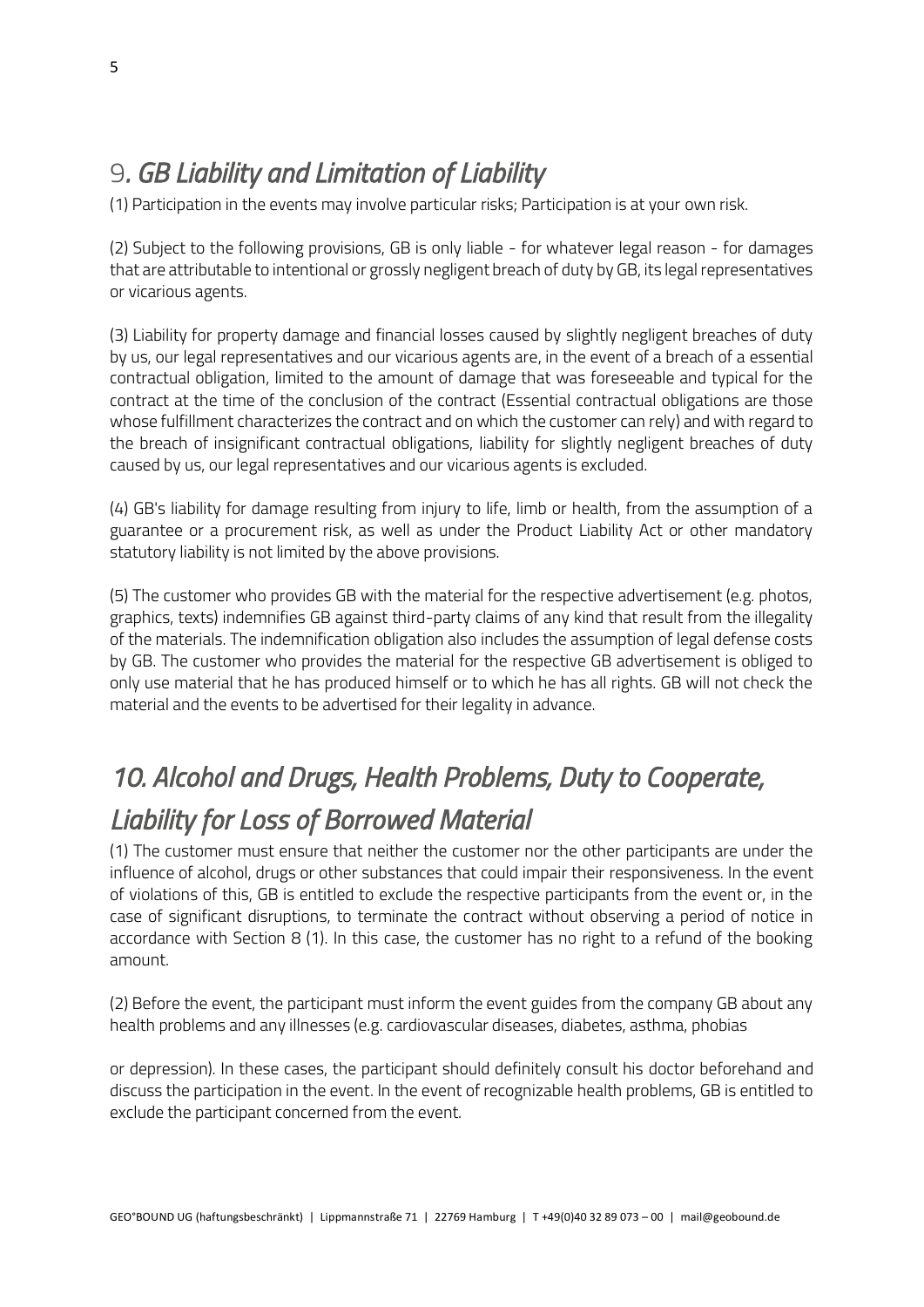(3) The participant is obliged to cooperate in the event of disruptions to performance within the framework of the statutory provisions, to avoid any damage or to keep it to a minimum. In particular, the participant is obliged to report his complaints immediately to the event guides of the company GB. They are commissioned to take remedial action if this is possible. If the participant culpably fails to report a defect, a claim for reduction does not arise.

(4) The participant undertakes to treat the material made available to him by GB during the event with care. Damage or loss must be reported to the event guides immediately. The cost of replacing defective or lost material must be borne by the participant.

## *11. Company events, training and learning projects in the*

#### *outdoor area*

Urban or off-road activities are never without risk. GB Event Guides have the relevant knowledge, skills and experience in planning and running the programs offered. The event guides are authorized to give instructions at any time and may interrupt the activities at any time if there is a risk to life and limb. Nevertheless, participation in an event with GB and its partners is at your own risk and responsibility.

## *12. Records, Use of Logo and Film/Photos*

(1) Recordings of an event by the participant, in whole or in part, using visual and audio media, are not permitted and require the prior express written consent of GB in any case.

(2) Recordings of the events or parts thereof by GB using visual and audio media, which GB makes available to the contractual partner or third parties, in particular participants, may only be used by them for private purposes. The organizer shall ensure that the necessary consents are obtained from those affected and provide proof of which to GB upon request.

## *13. Ancillary copyrights*

All materials, manuscripts, documents, etc. that are made available and the GB company logo are wholly or partially legally protected. Duplication, even in part, as well as commercial use require the prior written consent of GB.

### *14. Privacy*

(1) All personal data provided by the customer (title, name, address, date of birth, e-mail address, telephone number, fax number, bank details, credit card number) are collected, processed and stored by GB exclusively in accordance with the provisions of the German data protection law.

(2) Personal data of the customer, insofar as these are required for the establishment, content or change of the contractual relationship (inventory data), are used exclusively to process the contracts concluded between the contracting parties, for example to send invoices or other documents to the